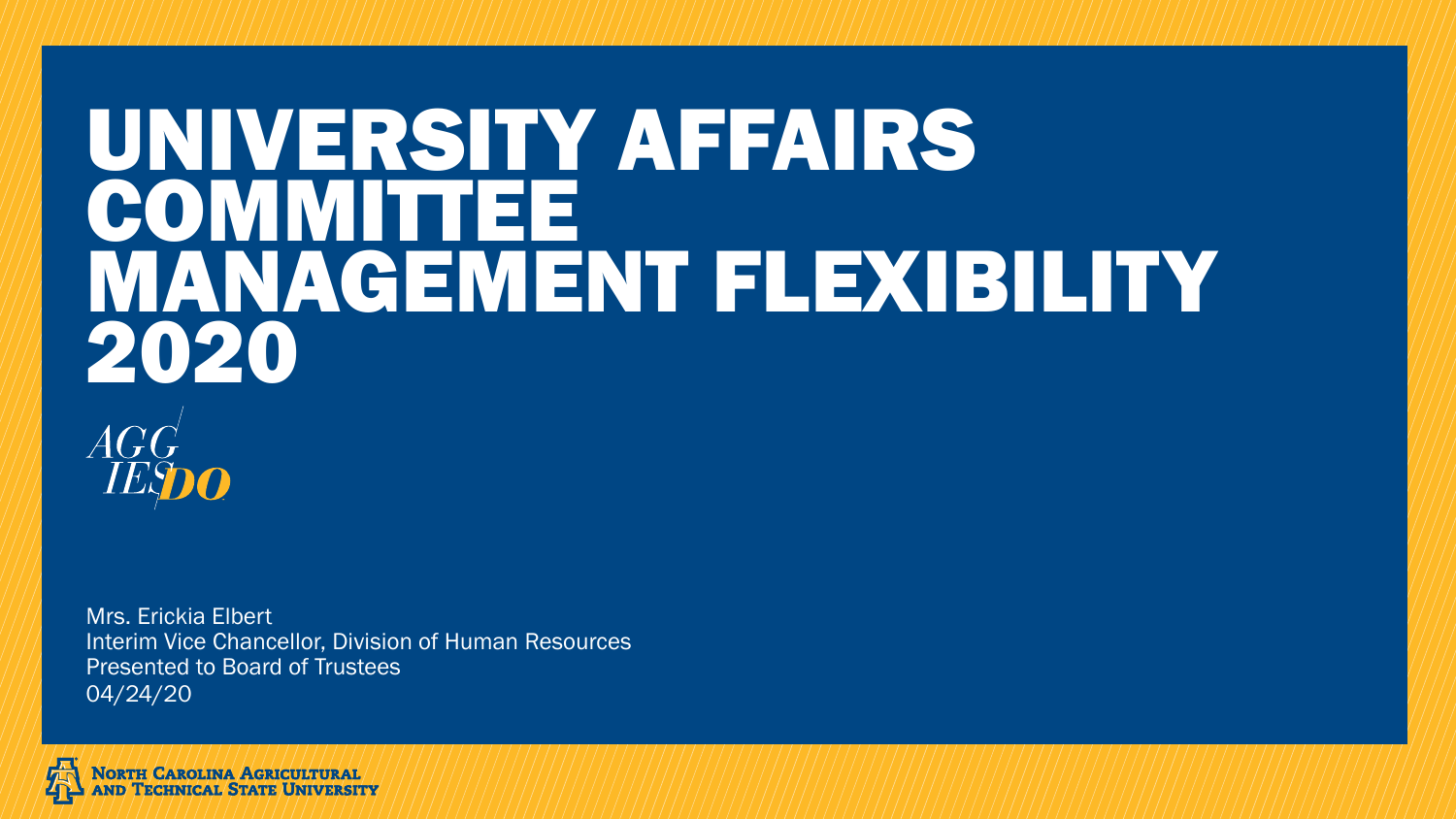

# FY2019 NCAT MANAGEMENT FLEXIBILITY REPORT \*FULL BOARD APPROVAL REQUESTED\*

Pursuant to [Section 600.3.4.III.D of the UNC Policy Manual,](http://www.northcarolina.edu/apps/policy/index.php?pg=vs&id=435&added=1) NCAT's Board of Trustees is required to provide to General Administration an annual summary of the human resources activities covered by the institutional management flexibility agreement. This agreement covers:

- EHRA Faculty and EHRA Non-Faculty salary ranges
- Conferral of Tenure
- Salary Equity
- Institutional Policies related to recruitment and compensation

\*\*Approval required by full Board\*\*

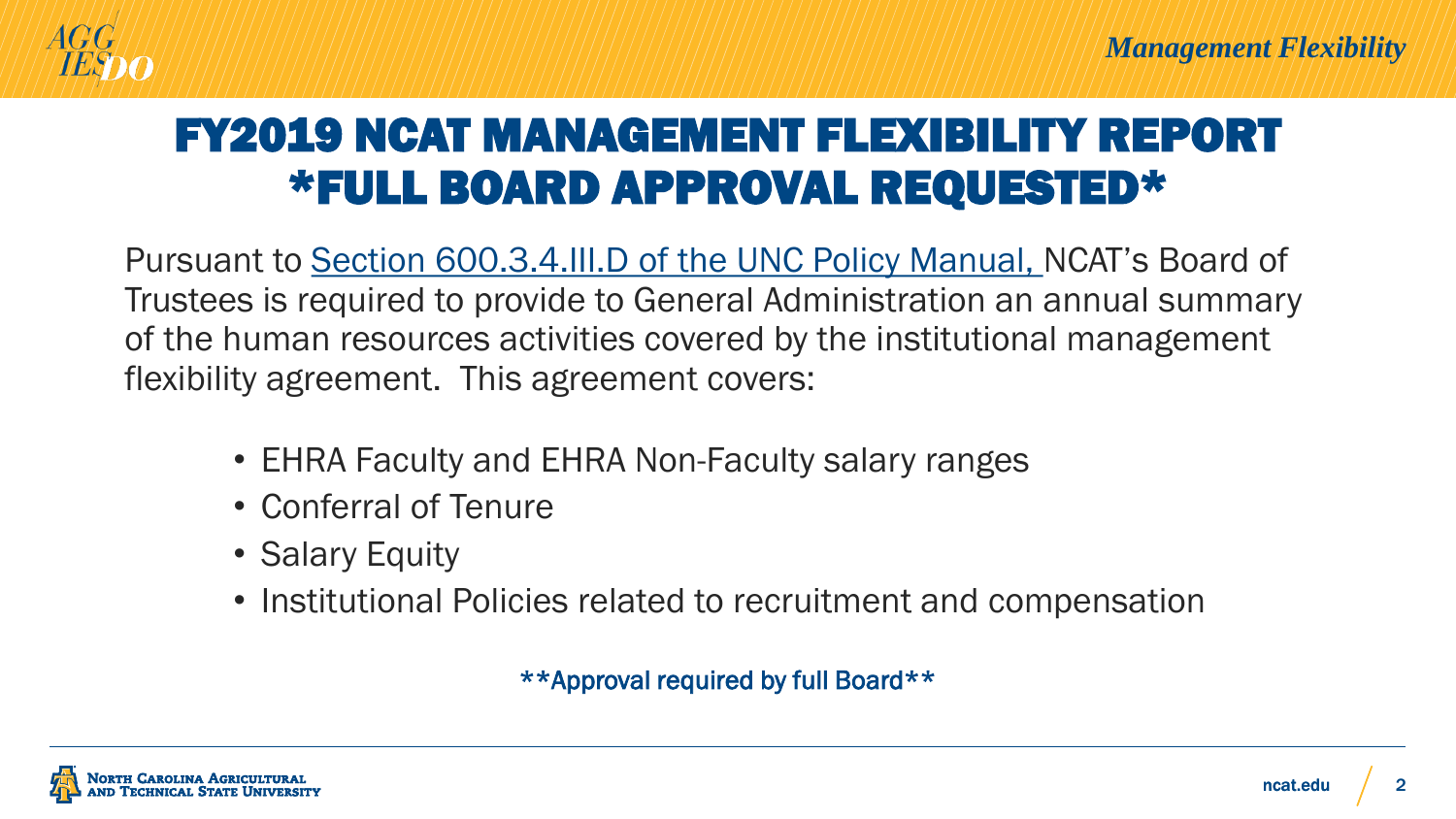

#### Part I: List of Confirmations – SAAO I, SAAO II, IRPS, & EHRA Faculty

- Confirmation of Senior Academic and Administrative Officers (SAAO) Tier I Non-Salary Compensation FY 2018-19.
- Confirmation that UNC Systems Office salary ranges were used for SAAO Tier II positions.
- Confirmation that UNC Systems Office salary ranges were used for EHRA Instructional, Research, and Public service (IRPS) positions.
- Confirmation of A&T's method for faculty salaries.
- Confirmation of number of faculty reviewed, granted and hired with tenure.

|                | Our institution used the UNC System Office published Senior Academic and Administrative Officer (SAAO) Tier II salary ranges in FY<br>18-19.              |  |  |  |  |
|----------------|-----------------------------------------------------------------------------------------------------------------------------------------------------------|--|--|--|--|
| $\Box$         | Our institution's SAAO Tier II salary ranges and methodology for FY 18-19 are attached.                                                                   |  |  |  |  |
|                |                                                                                                                                                           |  |  |  |  |
|                |                                                                                                                                                           |  |  |  |  |
|                | <b>EHRA IRIT Salary Ranges (check one)</b>                                                                                                                |  |  |  |  |
| 回              | Our institution used the UNC System Office published, recommended Institutional, Research and Information Technology (IRIT)<br>salary ranges in FY 18-19. |  |  |  |  |
| $\Box$         | In lieu of providing IRIT salary ranges, a disclosure on how individual ranges are derived is attached.                                                   |  |  |  |  |
|                |                                                                                                                                                           |  |  |  |  |
|                |                                                                                                                                                           |  |  |  |  |
|                |                                                                                                                                                           |  |  |  |  |
|                | <b>Faculty Salary Ranges (check one)</b>                                                                                                                  |  |  |  |  |
| $\blacksquare$ | Our institution's faculty salary ranges and methodology for FY 18-19 are attached.                                                                        |  |  |  |  |
| $\Box$         | In lieu of providing faculty salary ranges, a disclosure on how individual ranges are derived is attached.                                                |  |  |  |  |
|                | Attach your institution's faculty salary ranges and methodology or your institution's disclosure on how individual ranges are derived below (Cell         |  |  |  |  |

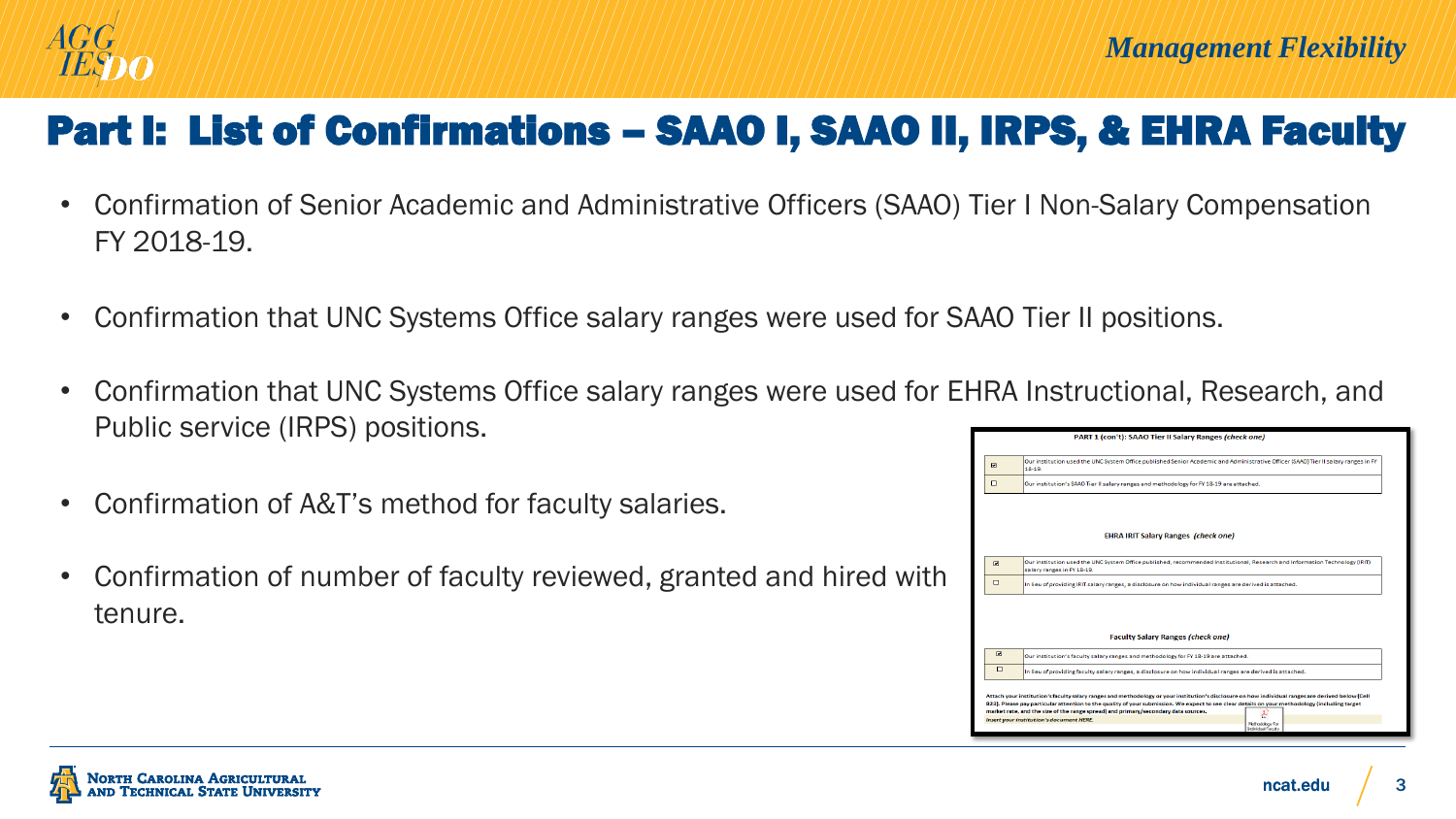

# Part II: Conferral of Tenure

*Confirmation of supplemental pay, interim appointments and/or secondary appointments:*

- 17 Number of faculty reviewed for tenure
- 16 Number of faculty granted tenure
- 4 Number of new faculty hired with tenure

#### Part III: Institutional Policies

• Confirmation of supplemental pay, interim appointments and/or secondary appointments.

# Part IV: EHRA IRPS Position Actions

• Confirmation that all requests for new or reclassified IRPS positions be sent to UNC System for approval



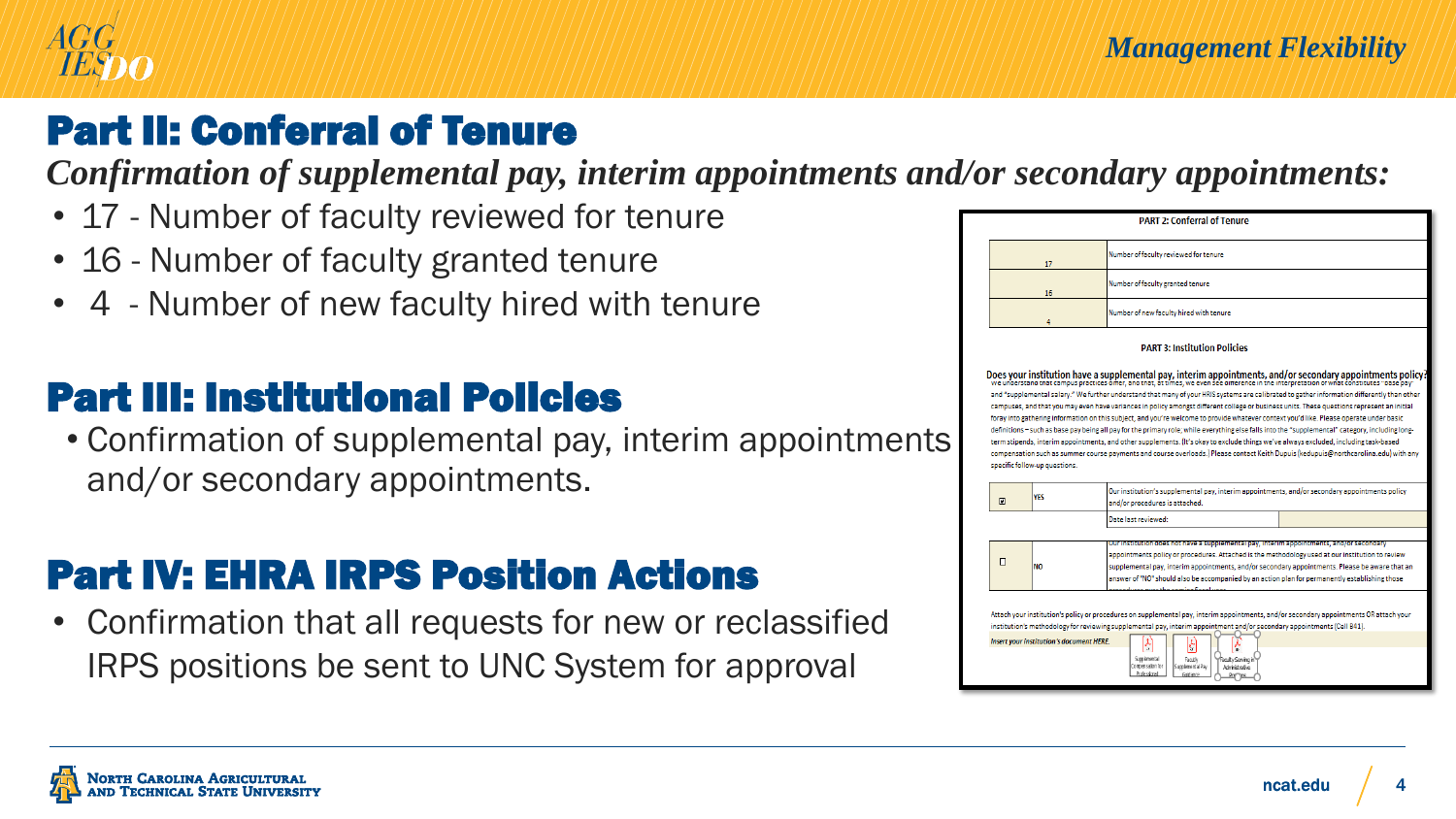

#### Part V: List of Harassment Complaints:

• Affirmation that A&T has measures in place to track harassment complaints and can provide information upon request.

# Part VI: Report of Hiring Activity:

- Internal Hires 33
- External Hires (Faculty 48, EHRA Non Faculty 64, Staff 129)

| <b>PART 6: Report of Hiring Activity</b>                                                                                                                                                                                                                                |                     |                                                           |                                                          |                     |  |  |
|-------------------------------------------------------------------------------------------------------------------------------------------------------------------------------------------------------------------------------------------------------------------------|---------------------|-----------------------------------------------------------|----------------------------------------------------------|---------------------|--|--|
| Report of Hiring Activity for Fiscal Year 2018-2019. Hiring activity should include competitive events and waivers of<br>recruitment for permanent positions only (exclude temporary employees/appointments). Please note that WAIVERS are<br>considered hires as well. |                     |                                                           |                                                          |                     |  |  |
| <b>Employee Category</b>                                                                                                                                                                                                                                                |                     | External Hire Count from Outside the<br><b>UNC</b> System | External Hire Count from Within the<br><b>UNC</b> System | Internal Hire Count |  |  |
| EHRA Faculty                                                                                                                                                                                                                                                            |                     | 48                                                        | 0                                                        |                     |  |  |
| EHRA Senior Academic and Administrative Officer Tier I                                                                                                                                                                                                                  |                     | 0                                                         | 3                                                        |                     |  |  |
| EHRA Senior Academic and Administrative Officer Tier II                                                                                                                                                                                                                 |                     | 5.                                                        |                                                          | з                   |  |  |
| <b>EHRAIRIT</b>                                                                                                                                                                                                                                                         |                     |                                                           |                                                          |                     |  |  |
| All Other EHRA Non-Faculty Not Otherwise Categorized                                                                                                                                                                                                                    |                     | 51                                                        | 4                                                        |                     |  |  |
| SHRA Staff                                                                                                                                                                                                                                                              |                     | 108                                                       | 21                                                       | 20                  |  |  |
|                                                                                                                                                                                                                                                                         | <b>Grand Totals</b> | 212                                                       | 29                                                       | 33                  |  |  |